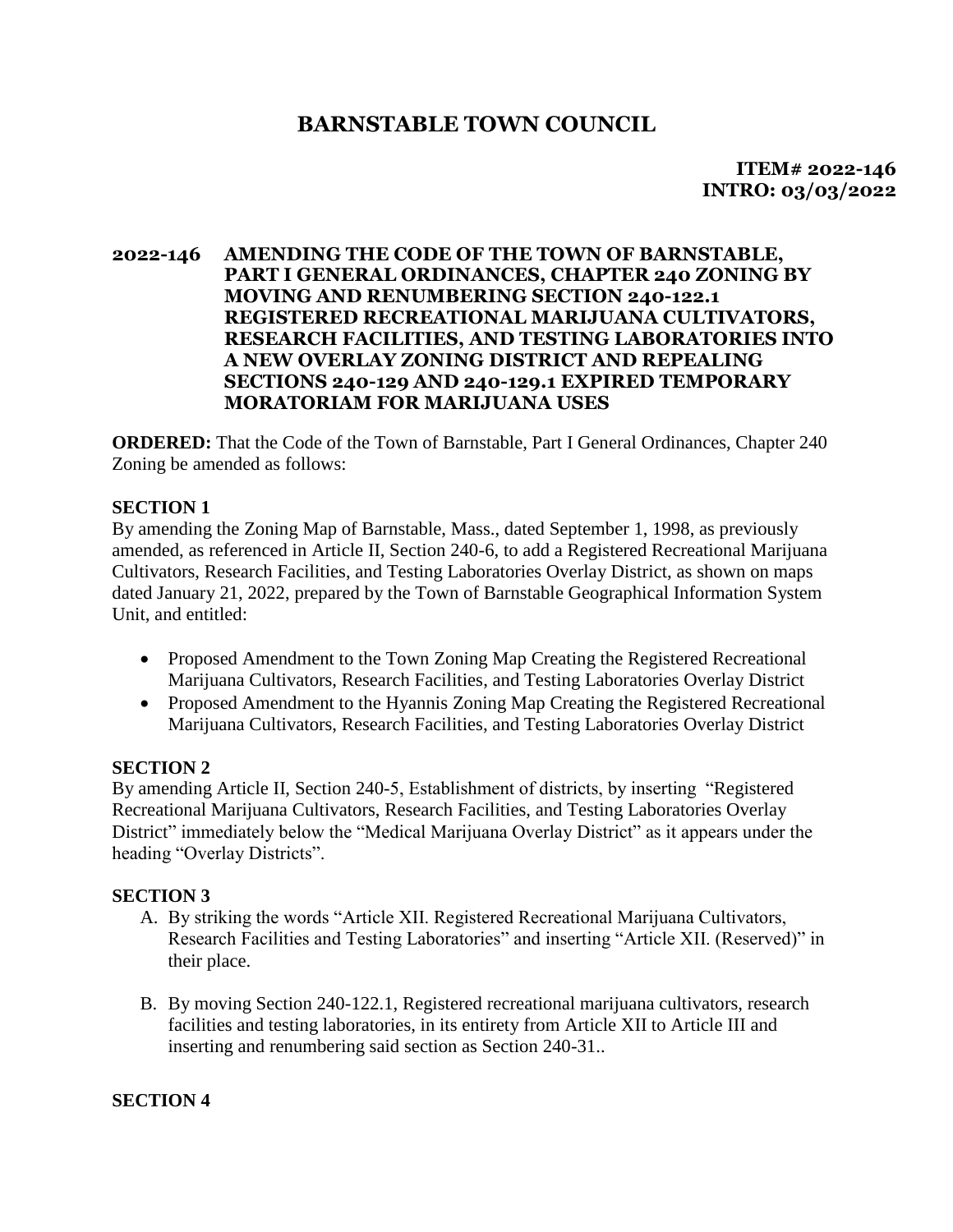By amending said Article III, Chapter 240-31 as follows:

A. In Subsection A(1), striking out "MS Medical Services District and the GM Gateway Medical District" and substituting in its place "Registered Recreational Marijuana Cultivators, Research Facilities and Testing Laboratories Overlay District", so that revised Section 240-31 A(1) shall read:

 "Purpose. To provide for the location of registered recreational marijuana cultivators, research facilities and independent testing laboratories, as defined herein, in accordance with Chapter 55 of the Acts of 2017 and M.G.L. c.94G, the Humanitarian Medical Use of marijuana Act. M.G.L. c.94C, App. § 1-1, et. seq., as amended by Chapter 55 of the Acts of 2017, M.G.L. c.94I, to be enacted pursuant to Chapter 55 of the Acts of 2017, and Cannabis Control Commission Regulations 935 CMR 500.00 governing Adult Use of marijuana, in locations within the Registered Recreational Marijuana Cultivators, Research Facilities and Testing Laboratories Overlay District suitable for lawful marijuana cultivation, research and Independent Testing and to minimize adverse impacts of marijuana cultivation, research facilities and independent testing laboratories on adjacent properties, residential neighborhoods, historic sites, schools and other locations where minors congregate by regulating the siting, design, placement, security, modification and removal of marijuana cultivators, research facilities and independent testing laboratories."

- B. By amending Subsection A(3) by striking out "MS Medical Services District and the GM Gateway Medical District" and substituting in its place "Registered Recreational Marijuana Cultivators, Research Facilities and Testing Laboratories Overlay District".
- C. By further amending Subsection  $A(3)$  by striking out the words "and  $\S 240-24.1.2E$ ", so that revised Section 240-31 A(3) shall read:

"Use. Within the Registered Recreational Marijuana Cultivators, Research Facilities, and Testing Laboratories Overlay District, a licensed marijuana cultivator, research facility or independent testing laboratory may be permitted as a conditional use, provided a special permit is first obtained from the Planning Board. All special permits granted under this article shall be subject to the provisions of § 240-125C herein and subject to all additional standards and conditions of this article."

D. In Subsection A(4), striking out "MS Medical Services District and the GM Gateway Medical District" and substituting in its place "Registered Recreational Marijuana Cultivators, Research Facilities and Testing Laboratories Overlay District", so that revised Section 240-31 A(4) shall read:

"Prohibition of all other non-medical marijuana establishments. Except for licensed marijuana cultivators, research facilities and independent testing laboratories permitted as a conditional use in the Registered Recreational Marijuana Cultivators, Research Facilities, and Testing Laboratories Overlay District, subject to all the requirements of this article, all other types of non-medical "marijuana establishments" as defined in M.G.L. c.94G § 1, including marijuana product manufacturers, marijuana retailers or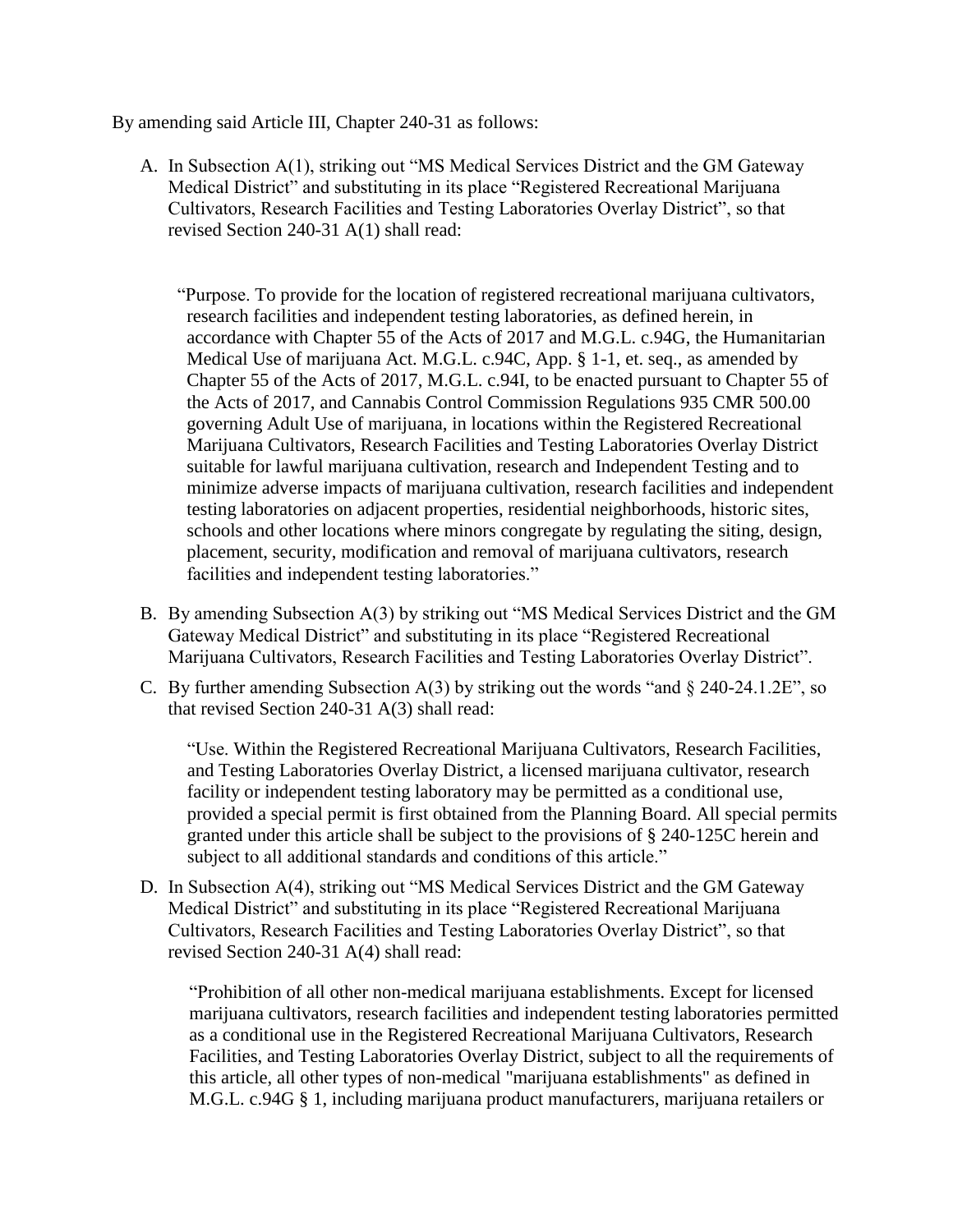any other types of licensed related businesses are prohibited."

E. In Subsection G, striking out "Article [XII,](https://ecode360.com/34268355#34268355) § [240-122.1,](https://ecode360.com/34268356#34268356)" and substituting in its place "Article **III, § 240-31**" so that revised Section 240-31 G shall read:

"Severability. The provisions of Article **III, § 240-31**, are severable. If any provision shall be held to be invalid or unconstitutional by any court of competent jurisdiction, the remaining provisions shall continue in full force and effect."

#### **SECTION 4**

By deleting Article XIV, Section 240-129 in its entirety.

## **SECTION 5**

By deleting Article XIV, Section 240-129.1 in its entirety.

\_\_\_\_\_\_\_\_ \_\_\_\_\_\_\_\_\_\_\_\_\_\_\_\_\_\_\_\_\_\_\_\_\_\_\_\_\_\_\_\_\_\_\_\_

### **SPONSOR:**

### DATE ACTION TAKEN

 $\frac{1}{2}$  ,  $\frac{1}{2}$  ,  $\frac{1}{2}$  ,  $\frac{1}{2}$  ,  $\frac{1}{2}$  ,  $\frac{1}{2}$  ,  $\frac{1}{2}$  ,  $\frac{1}{2}$  ,  $\frac{1}{2}$  ,  $\frac{1}{2}$  ,  $\frac{1}{2}$  ,  $\frac{1}{2}$  ,  $\frac{1}{2}$  ,  $\frac{1}{2}$  ,  $\frac{1}{2}$  ,  $\frac{1}{2}$  ,  $\frac{1}{2}$  ,  $\frac{1}{2}$  ,  $\frac{1$ 

| Read Item                     |
|-------------------------------|
| Motion to Open Public Hearing |
| Rationale                     |
| <b>Public Hearing</b>         |
| <b>Close Public Hearing</b>   |
| <b>Council Discussion</b>     |
| Vote                          |
|                               |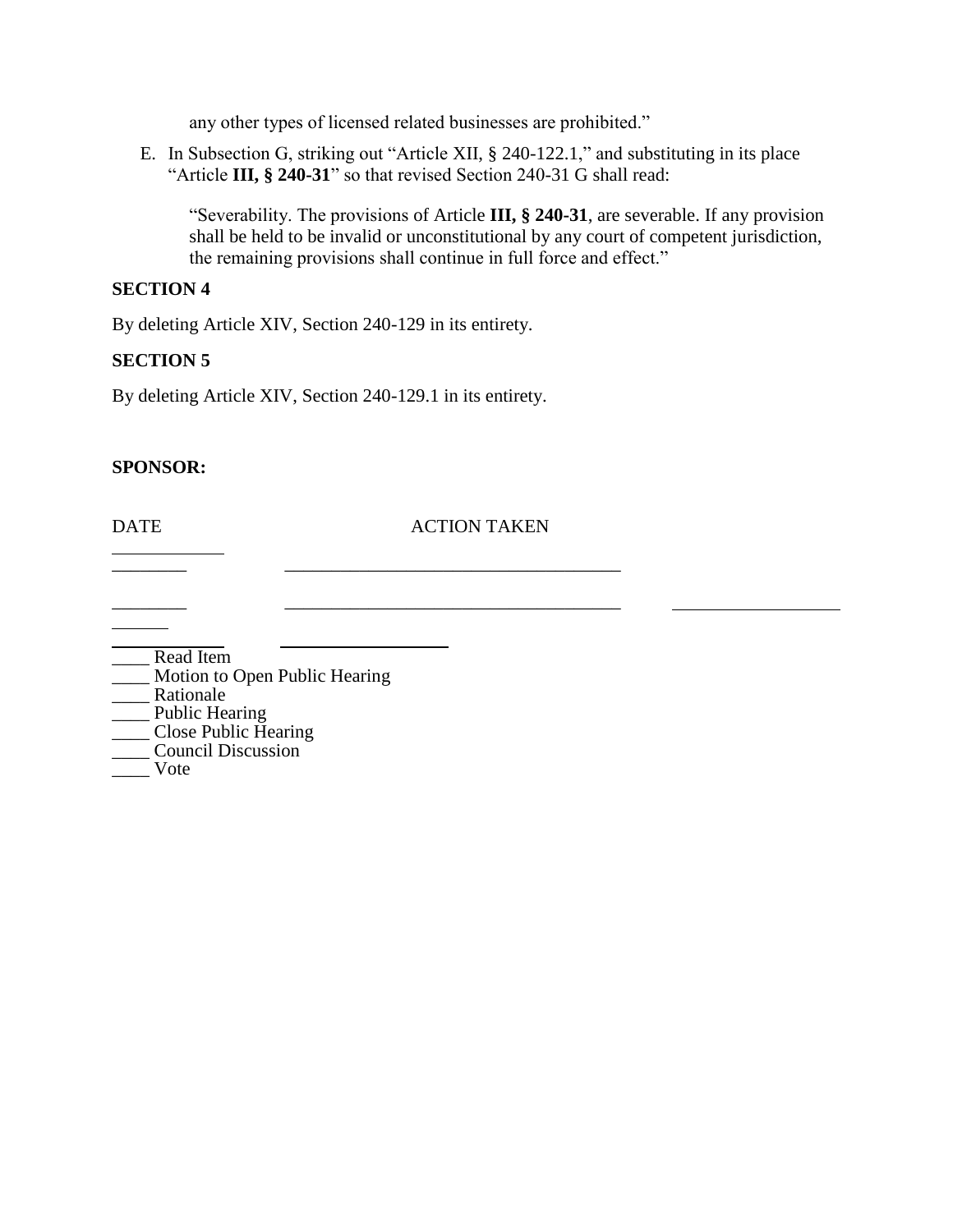# **BARNSTABLE TOWN COUNCIL**

**ITEM# 2022-146 INTRO: 03/03/2022**

#### **SUMMARY**

TO: Town Council **FROM:** Mark S. Ells, Town Manager **THROUGH:** Elizabeth S. Jenkins, Planning & Development Director **DATE:** March 03, 2022 **SUBJECT:** Amending the Code of the Town of Barnstable, Part I General Ordinances, Chapter 240 Zoning by moving and renumbering section 240-122.1 Registered Recreational Marijuana Cultivators, Research Facilities, and Testing Laboratories into a new overlay Zoning District and repealing sections 240-129 and 240-129.1 expired temporary moratorium for Marijuana uses

**RATIONALE:** This proposed zoning ordinance amendment is a corollary amendment to the proposed new Downtown Hyannis Zoning.

Adult use registered recreational marijuana cultivators, research facilities, and testing laboratories are currently allowed within the Medical Services (MS) Zoning District and the Gateway Medical (GM) Zoning District. The new Downtown Hyannis Zoning will create a total of seven zoning districts, where there are currently eight, and the boundaries of the MS and GM Zoning Districts will changed with the redrawing of the zoning district lines.

In order to maintain the current configuration and extent of the allowed recreational marijuana uses, we have created an overlay district that mirrors the current MS and GM zoning districts. By doing so, every lot that currently allows for recreational marijuana uses will continue to do so, and every lot that currently does not allow for recreational marijuana uses will continue to not allow them.

There are no changes proposed to the current allowed location of recreational marijuana uses; there are no changes proposed to the recreational marijuana use regulations themselves.

There is also a corollary zoning map amendment, which shows the new "Registered Recreational Marijuana Cultivators, Research Facilities, and Testing Laboratories Overlay Zoning District."

This amendment also repeals two expired temporary zoning moratoria on marijuana uses. Section 240-129 was a temporary moratorium on medical marijuana treatment centers. This moratorium expired on January 1, 2014. Section 240-129.1 was a temporary moratorium on recreational marijuana establishments and marijuana retailers. This moratorium expired on December 31, 2018.

Collectively, these amendments clean up and consolidate all provisions related to recreational